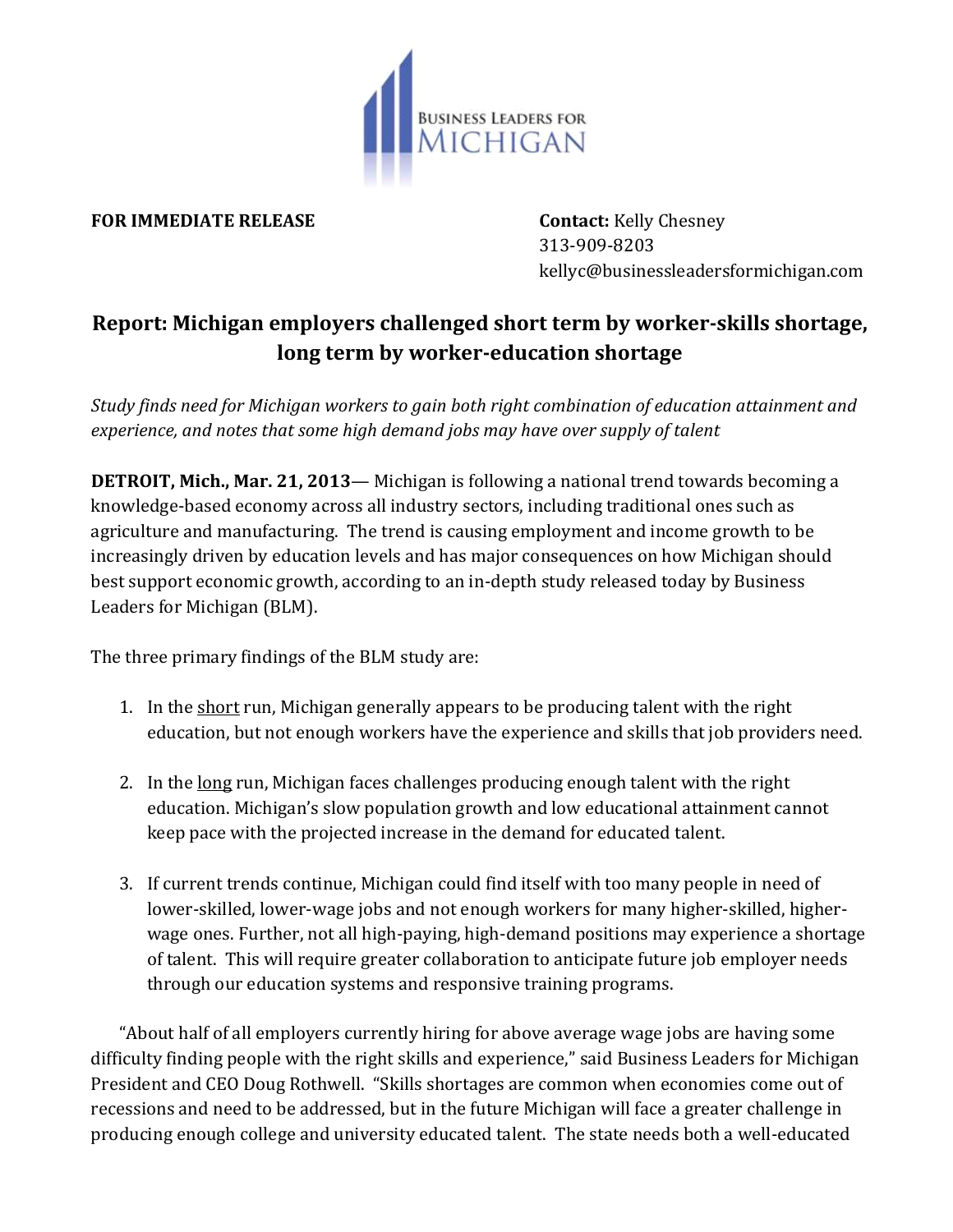workforce that can compete in a knowledge-based economy and one with constantly upgraded skills to meet evolving demands."

The BLM study also concluded that it is difficult to forecast future job openings because of a volatile economy and rapidly changing job needs. "Even high-demand occupations can experience an over-supply of talent when there are more graduates being educated in a field than there are projected job openings," said Rothwell. "For example, teaching is one of the top ten high-demand occupations, but we're projected to graduate more teachers than we can hire in Michigan."



Businesses surveyed for the study recommended the state expand an on-line talent matching service (MiTalent.org) to help workers know where the good jobs are, and then offer customized education and training that helps them build the skills they need to get those jobs.

Rothwell said the report reinforces BLM's call for stronger school-to-work transition programs, making college more affordable, dramatically increasing college enrollments by attracting more in- and out-of-state students, and growing or attracting new businesses that leverage Michigan's inherent strengths such as its unparalled engineering talent.

"Overall, the good news is that Michigan's economy is growing again after a decade of job losses resulting in even stronger demand for educated talent," Rothwell said. "We live in a dynamic marketplace where economies, businesses, and jobs are being redefined faster than ever. A solid foundation of learning, coupled with solid skills and experiences, offers Michigan residents the best opportunity to compete effectively for quality jobs that pay well."

BLM's report, *Business Leaders' Insights: Michigan's Workforce Strengths and Challenges*, was developed from statewide surveys and polls, government data sources, and research compiled by